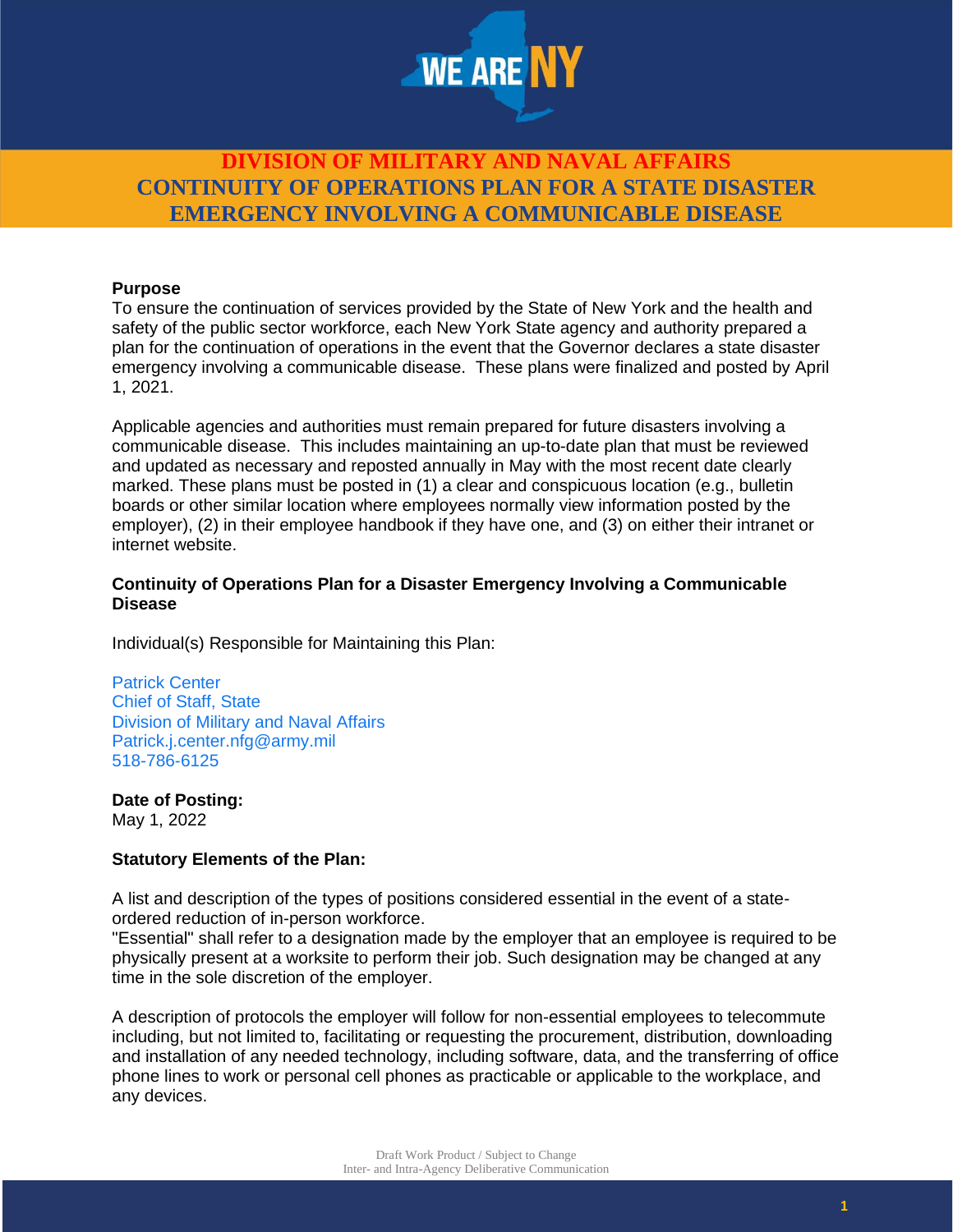

"Non-essential" shall refer to a designation made by the employer that an employee is not required to be physically present at a work site to perform his or her job. Such designation may be changed at any time in the sole discretion of the employer.

A description of how the employer will, to the extent possible, stagger work shifts of essential employees in order to reduce overcrowding on public transportation systems and at worksites. A description of the protocol that the employer will implement in order to procure the appropriate personal protective equipment for essential employees, based upon the various tasks and needs of such employees, in a quantity sufficient to provide personal protective equipment to each essential employee during any given work shift. Such description shall also include a plan for storage of such equipment to prevent degradation and permit immediate access in the event of an emergency declaration.

A description of the protocol in the event an employee is exposed to a known case of the communicable disease that is the subject of the state disaster emergency, exhibits symptoms of such disease, or tests positive for such disease in order to prevent the spread or contraction of such disease in the workplace. Such protocol shall also detail actions to be taken to immediately and thoroughly disinfect the work area of any employee known or suspected to be infected with the communicable disease as well as any common area surface and shared equipment such employee may have touched, and the employer policy on available leave in the event of the need of an employee to receive testing, treatment, isolation, or quarantine. Such protocol shall not involve any action that would violate any existing federal, state, or local law, including regarding sick leave or health information privacy.

A protocol for documenting hours and work locations, including off-site visits, for essential employees. Such protocol shall be designed only to aid in tracking of the disease and to identify the population of exposed employees in order to facilitate the provision of any benefits which may be available to certain employees on that basis.

A protocol for how the public employer will work with such employer's locality to identify sites for emergency housing for essential employees in order to further contain the spread of the communicable disease that is the subject of the declared emergency, to the extent applicable to the needs of the workplace.

Any other public health requirements determined by the New York State Department of Health (DOH) that are designed to reduce transmission of infectious diseases, such as face coverings, contract tracing, diagnostic testing, social distancing, hand and respiratory hygiene, and cleaning and disinfection protocols.

### **A. Essential Personnel**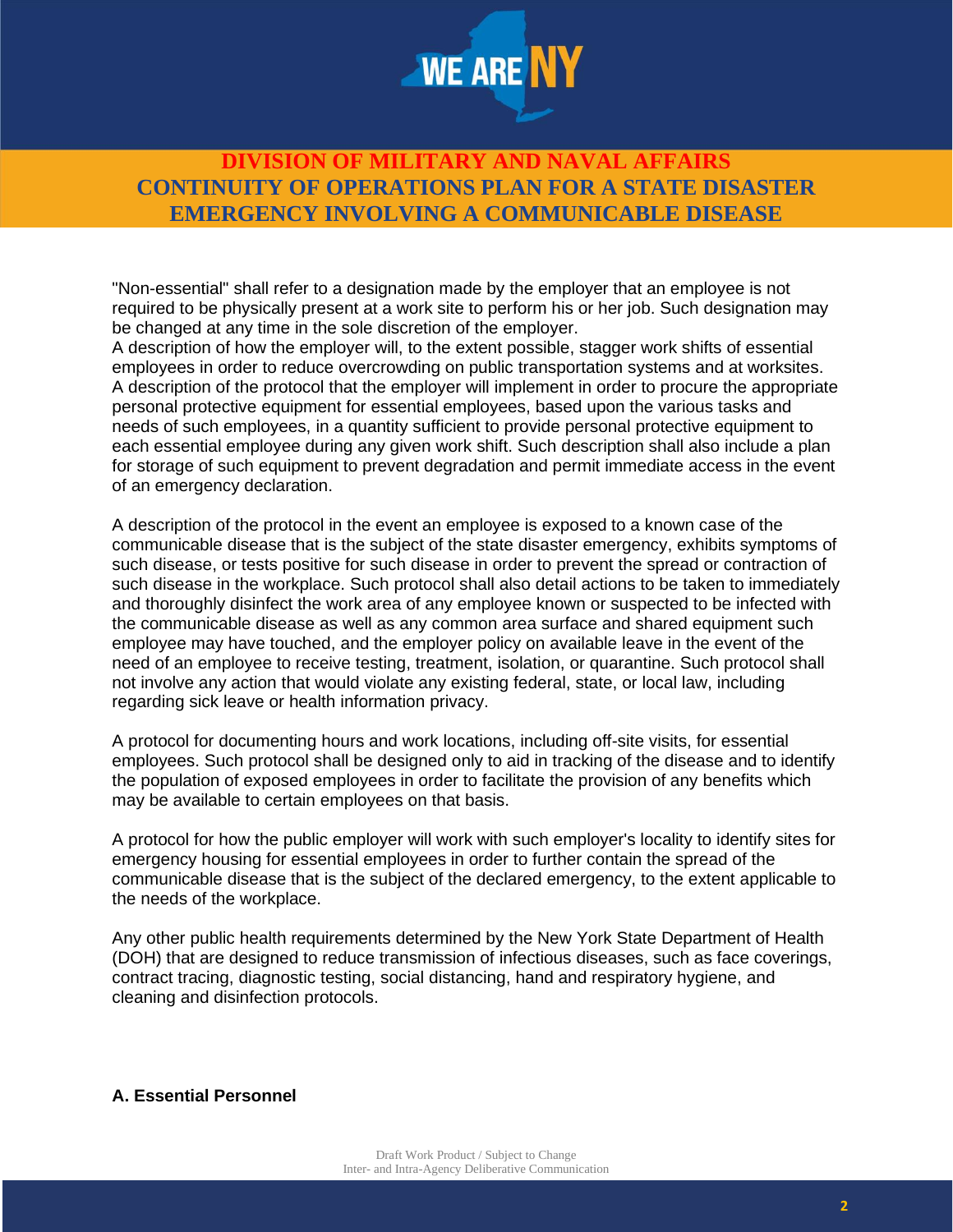

What are the positions your agency or authority considers essential in the event of a stateordered reduction of your in-person workforce? Please provide a list and description of the types of positions.

 $\triangleright$  The Division of Military and Naval Affairs (DMNA) is a military organization called upon to support domestic operations. DMNA's mission often requires significant operational support (24/7/365). As such, most DMNA state employees are designated essential personnel. (Approximately three quarters of the agency's workforce is essential). Please refer to attached "Appendix/Workbook, Tab 1 (A. Essential Personnel)".

### **B. Telecommuting**

In the event of a future state disaster emergency involving a communicable disease, the agency/authority may receive direction from the Office of Employee Relations (OER) on the rules and guidelines applicable to telecommuting but may take steps in order to implement and operationalize any telecommuting program, where applicable, for the agency/authority. For the COVID-19 pandemic, OER established a Statewide, uniform, pilot telecommuting program which outlines how agencies/authorities manage telecommuting.

Agencies shall periodically assess their technology needs for telecommuting in consultation with the Office of Information Technology Services (ITS) to ensure that appropriate information technology resources are available.

- Subject to additional emergency guidance from OER, what are the protocols your agency or authority will follow for non-essential employees to telecommute including, but not limited to, facilitating, or requesting the procurement, distribution, downloading and installation of any needed technology, including software, data, and the transferring of office phone lines to work or personal cell phones as practicable or applicable to the workplace, and any devices? Please provide a description of these protocols as follows:
- Protocol for telecommuting;
- Protocol for procurement, distribution, downloading and installation of needed technology; and
- Protocol for phone coverage and transfer of office phone lines to work or personal cell phones.
	- $\triangleright$  DMNA will follow and implement any directives and guidance provided by OER for the roll-out and implementation of telework. DMNA has utilized case specific telework procedures during other domestic emergency responses. Best practices learned during the COVID-19 pandemic will be documented for future consideration should telework become necessary. It is DMNA's intent to procure laptops for all employees designated as able to telework. It is not the intent of the DMNA to provide printing capabilities and telephones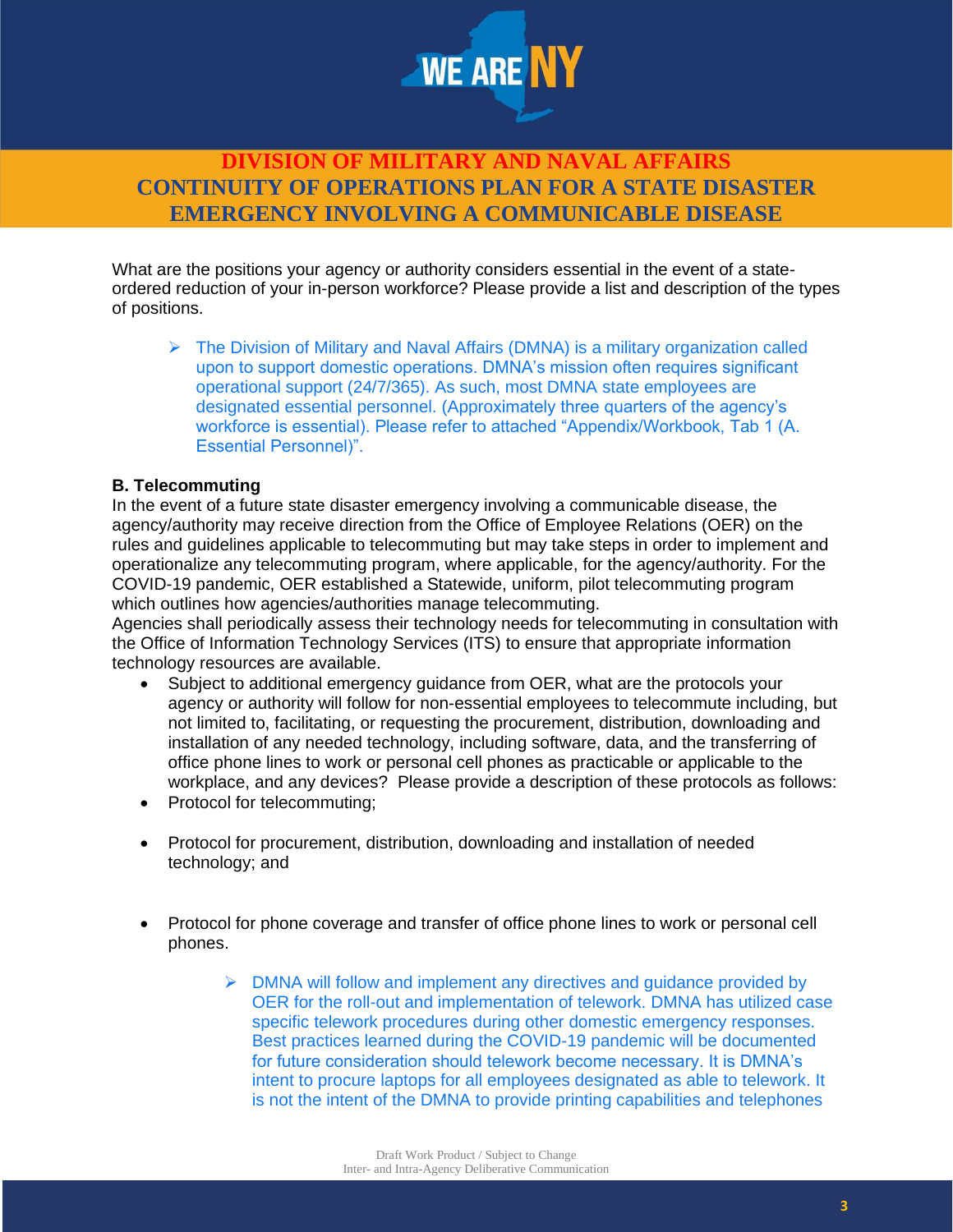

to all teleworking personnel. DMNA is a client of the Department of Defense (DoD) for telecommunications (not ITS). When DoD authorizes and provides access to systems to ease telework options (i.e. Microsoft Teams) these functionalities are made available to the DMNA state workforce. DMNA's Communications Office is available and able to allow for telephone extensions to be forwarded to mobile devices or personal phone lines. DMNA will periodically assess its technology needs for telecommuting and work with agency telecommunications office and, where necessary DoD and the Budget Office, to ensure appropriate information technology resources are available.

### **C. Work Shifts/Schedules**

How will your agency or authority, to the extent possible, stagger work shifts or adjust work hours of essential employees in order to reduce overcrowding on public transportation systems and at worksites? Consider the following in developing your work shift/schedule adjustments, if applicable:

How will your agency or authority, to the extent possible, stagger work shifts or adjust work hours of essential employees in order to reduce overcrowding on public transportation systems and at worksites? Consider the following in developing your work shift/schedule adjustments, if applicable:

- Will you need to alter working hours/shifts/schedules of essential employees?
- Will you need to split shifts or change operations to different days of the week?
- How will you manage engagement between employees and any clients and/or visitors at the worksite, accounting for physical distancing requirements, as applicable?
- How will you promote physical/social distancing in this type of operation or work setting?
- What common situations that may not readily allow for social distancing between individuals exist at the worksite (including employees, clients and essential visitors)?
	- $\triangleright$  In order to accommodate building density and general health and safety concerns, DMNA will remain flexible while still ensuring its ability to support the New York Military Forces (NYMF). Please refer to attached "Appendix/Workbook, Tab 2 (C. Work Shifts/Schedules)".

#### **D. Personal Protective Equipment**

What is the protocol your agency or authority will implement in order to procure the appropriate personal protective equipment (PPE) for essential employees, based upon Department of Health (DOH) and/or Centers for Disease Control and Prevention (CDC) guidance and the various tasks and needs of such employees, in a quantity sufficient to provide personal protective equipment to each essential employee during any given work shift? You should consider different job groupings or responsibilities (e.g., patient/direct care, public-facing positions) when describing the protocol. Also, consider the following in developing your protocol: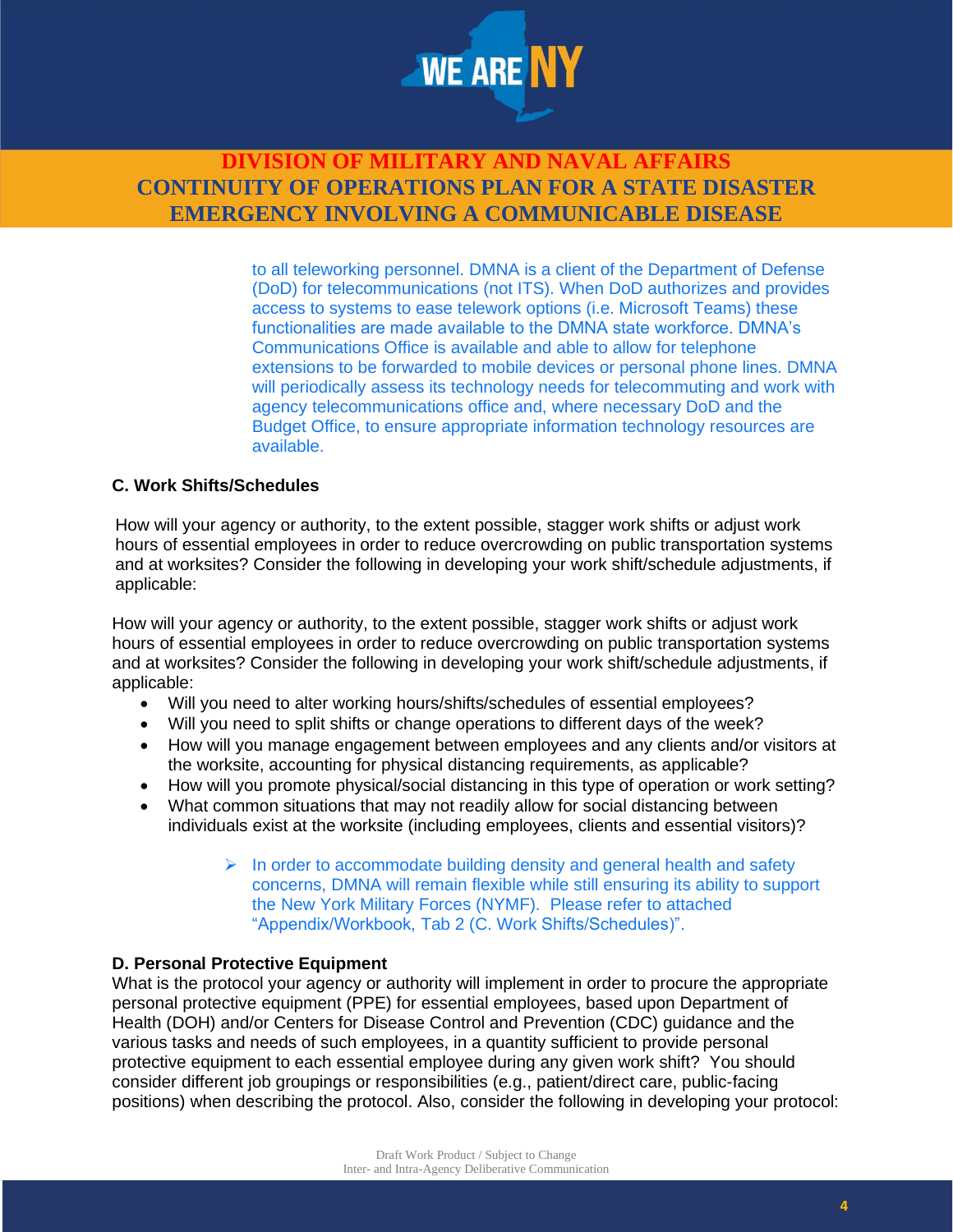

- What is your plan for storage of such PPE to prevent degradation and permit immediate access in the event of an emergency declaration?
- What will be your protocol for cleaning and/or disposal of PPE, to the extent applicable?
- How will you train employees on how to put on, take off, clean and disinfect (as applicable) and discard PPE?
- What is your plan for posting signage to remind employees of appropriate use of PPE?
- Identify the position(s) responsible for ensuring PPE needs are met as outlined above.
	- ➢ DMNA will follow the similar protocols it uses when procuring supplies and equipment for the NYS National Guard when activated to respond to an emergency. Requests will be submitted electronically to the DMNA Budget and Finance Procurement team who will then source and procure the needed PPE. The team is equipped to process these type of requests from their place of employment or remotely. If for some reason the staff is unable to process such request due to illness, DMNA will request assistance from the NYS Office of General Services relating to procurement.
	- $\triangleright$  DMNA has appropriated PPE stockage throughout the state to accommodate DMNA's mission. This supply includes face masks (both surgical and N95), hand sanitizer, gloves, Tyvek suits, plastic face guards and cleaning supplies. Further, at the start of and throughout any pandemic, additional supplies will be procured in accordance with (IAW) the NYS Department of Health (DOH) and or CDC requirements, to ensure each employee reporting to a worksite as essential can properly don gear required by their job duties and minimize exposure. Based on the guidelines, formulas for purchase amounts will be calculated. All purchasing and procurement will be accomplished IAW with NYS purchasing guidelines.
	- ➢ IAW Public Employee Safety and Health (PESH) bureau guidelines DMNA facility managers, the Health & Safety Program Managers (Army and Air), in coordination with Human Resources Officers, will track trend data available to assess hazards in the workplace associated with the pandemic condition (pathogen transmission process). The regular and ongoing assessment will determine the PPE needs and training as well as add to building density considerations. Purchasing appropriate PPE to meet the pathogen transmission data will be accomplished IAW NYS guidelines in coordination with the agency budget offices (state and federal). Based on market availability, the agency will target a 6-month stockpile. The appropriate facilities and operations personnel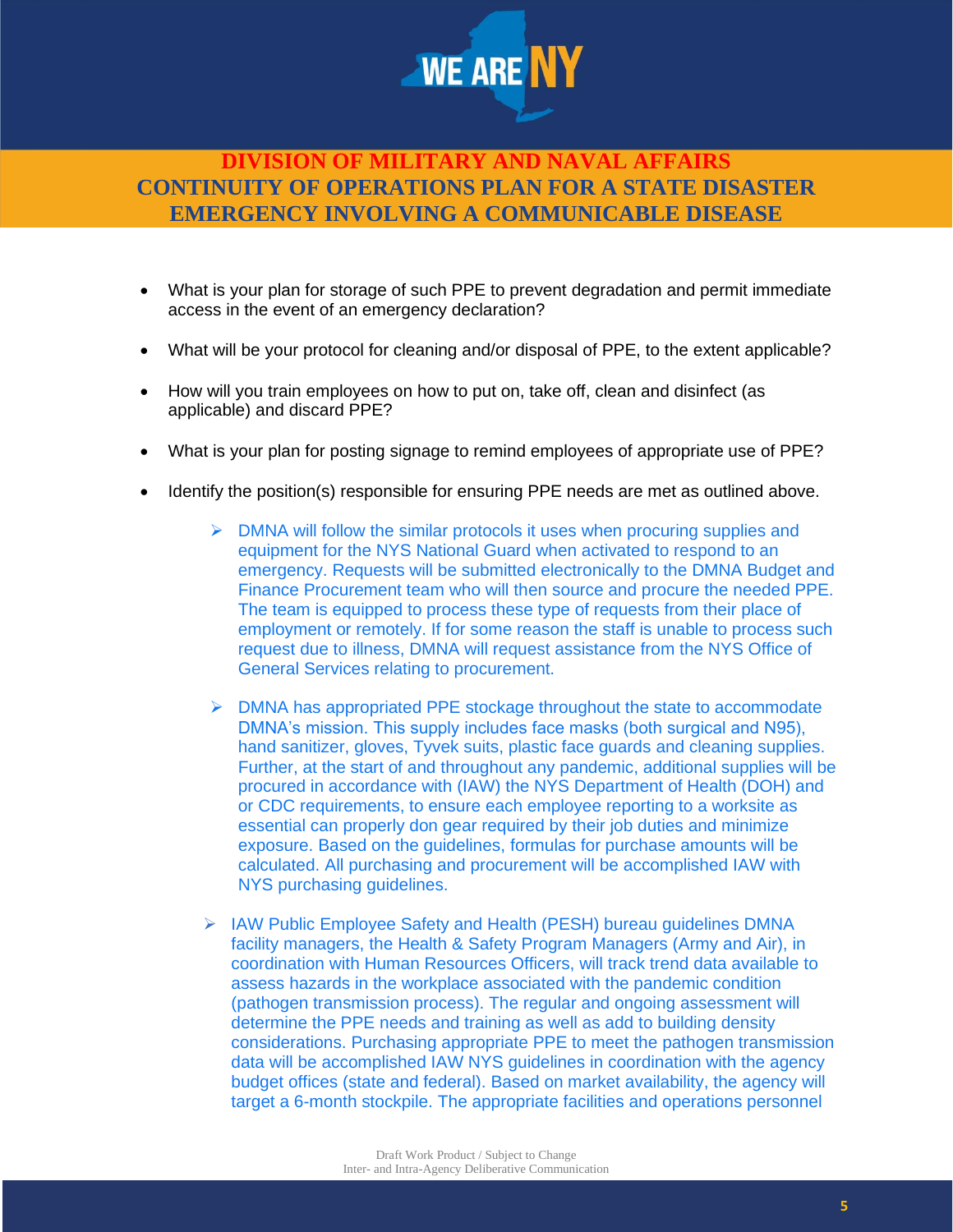

> will regularly inspect agency's stockpile IAW with appropriate guidelines (CDC, PESH and manufacturer) to ensure its efficacy and supplies will be rotated, disposed of and/or replaced accordingly.

- $\triangleright$  Training on the use of PPE and proper cleaning will be accomplished through online training and handouts. When necessary, in-person demonstration of proper techniques will be completed.
- ➢ DMNA facilities personnel will utilize approved CDC protective outerwear, PPE, sanitizing equipment and chemicals per the EPA N list. In addition, DMNA facilities personnel would sanitize common areas and high touch contact points multiple times throughout the workday. Other protocols as issued by the NYS DOH would be implemented. DMNA facilities and operations personnel training for proper cleaning will also include proper disposal of the PPE as well as items used to sanitize areas.
- ➢ In addition to *Exposure Protocols* described in Section E each work location will regularly update employees (facilities workers as well as occupants) on where to find current information on protocols (PPE, cleaning, disposal, etc.) through email blasts, bulletin boards and online posting.
- $\triangleright$  DMNA facilities staff will ensure all proper signage, directional and distancing information is posted in each location in a clear, concise and widely posted manner. Signage will meet all NYS and CDC requirements.
- ➢ DMNA will provide periodic updates, as information becomes available on the communicable disease and its transmission as part of its exposure protocols in order to assist with reducing transmission. DMNA will implement protocols to address exposure and/or suspected cases IAW directives provided by OER, DOH and/or the CDC. Please refer to attached "Appendix/Workbook, Tab 3 (E. Exposure Protocol)". DMNA will remain fluid and adjust protocols as necessary.

#### **E. Exposure Protocol**

What is the protocol in the event an employee is exposed to a known case of the communicable disease that is the subject of the state disaster emergency, exhibits symptoms of such disease, or tests positive for such disease in order to prevent the spread or contraction of such disease in the workplace?

Requirements and lessons learned under the COVID-19 disaster emergency, as follows, should be taken into account in the description of your protocol:

• Ensure agency/authority is following all screening, testing, and tracing procedures as outlined in the applicable DOH guidance, including instructions to employees on when to return home and when to return to work.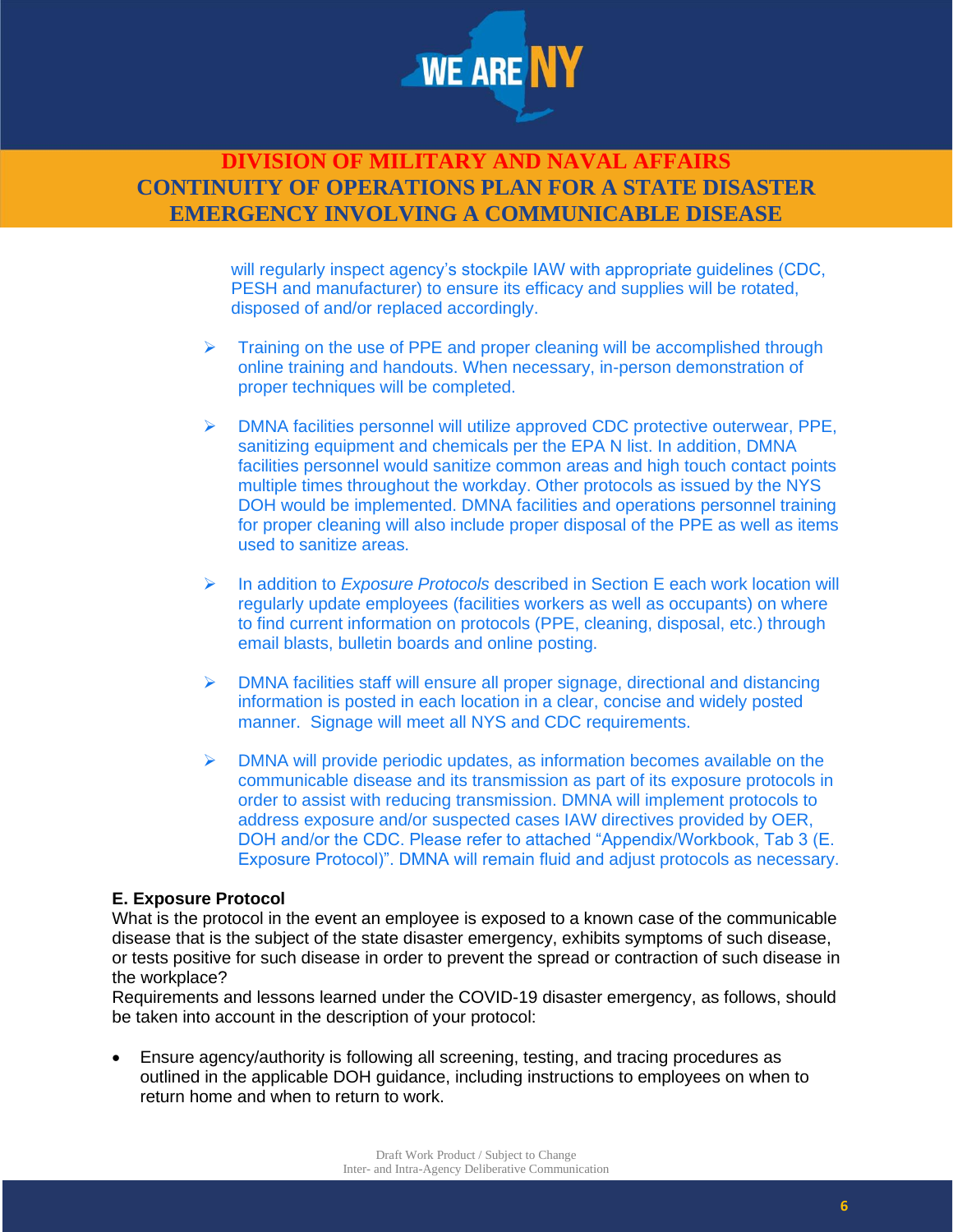

- Implement mandatory remote or in-person health screenings at a frequency determined by the Department of Health in consultation with OER for communicable disease contact or symptoms (e.g., questionnaire, temperature check) for in-person employees at or near the beginning of each workday.
- Coordinate screening to prevent employees from intermingling in close contact with each other prior to completion of the screening.
- Ensure screening staff are trained supervisory-level employees or health care professionals, wearing appropriate personal protective equipment as recommended by DOH guidance, including at least a face covering and gloves, if the screening involves contact.
- Maintain a record of all staff who are screened, as well as if screening was passed or if the staff member was instructed to return home, provided no other health information is recorded or maintained. Record must be reviewed and secured on a daily basis.
- Designate a worksite-level safety monitor whose responsibilities include continuous compliance with all aspects of the site safety plan.
- Where practicable, maintain a log of every person, including employees and visitors, who may have close contact with other individuals at the worksite or area, excluding deliveries that are performed with appropriate PPE or through contactless means.
- Utilize engineering controls, safe work practices and PPE in order to minimize exposure in a future state disaster emergency caused by a communicable disease. These controls and practices will be dependent on the communicable disease that causes such disaster emergency.
- Provide periodic updates to employees, as information becomes available, on the communicable disease and its transmission as part of its exposure protocols in order to assist with reducing transmission.
	- $\triangleright$  The first step is always to protect the workforce. Should the disaster have similarities to COVID-19, the same reporting procedures would again be implemented. For COVID positive cases or any signs of illness, supervisors were directed to immediately send the individual home then isolate the potentially affected workspaces from others until facilities personnel can assess and address the situation. Isolation would be accomplished through closing doors and/or using signs directing all to remain out of space until authorized by facilities team. No one is to attempt to clean affected spaces on his or her own. Upon notification, DMNA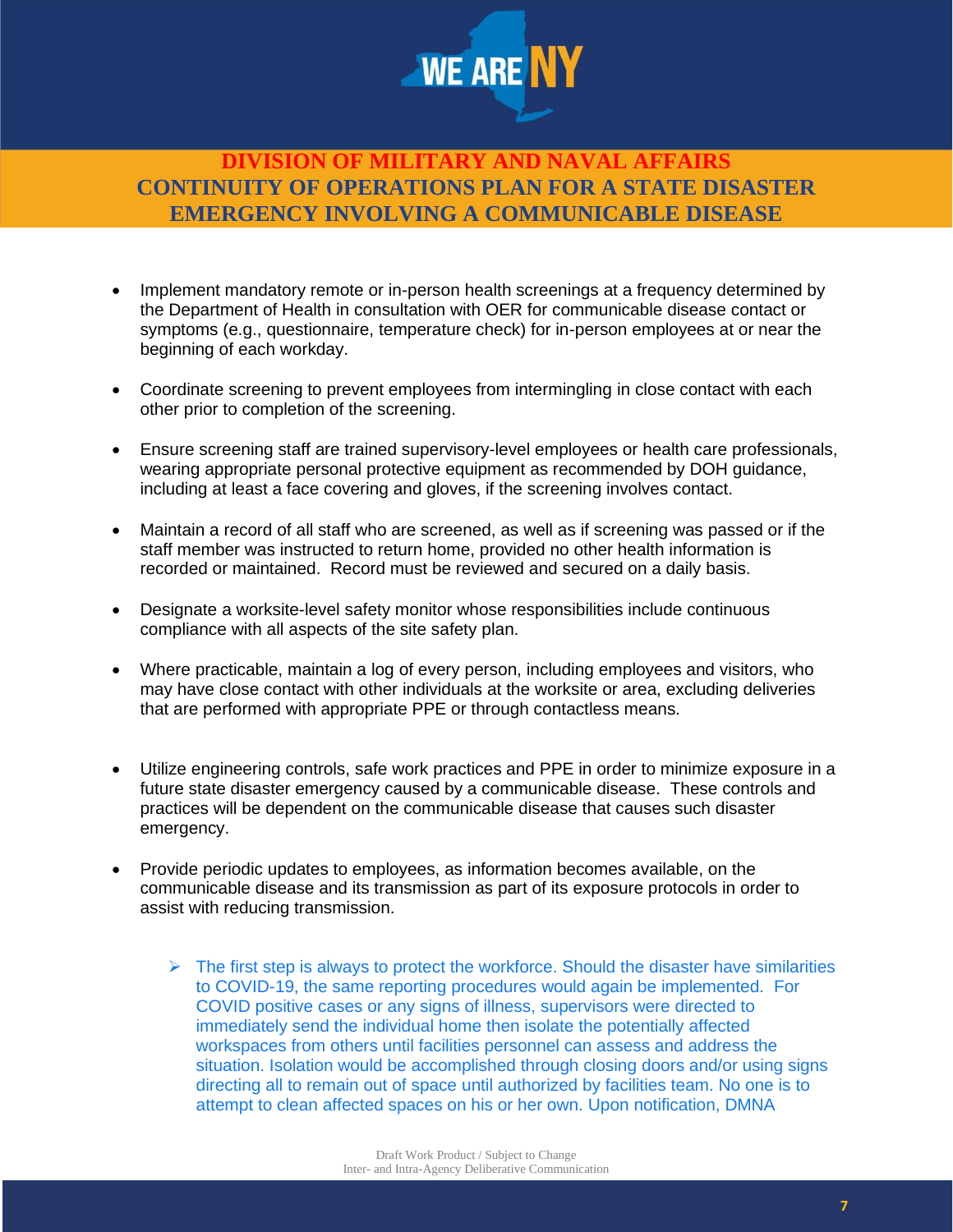

Maintenance staff will assess the incident and determine appropriate disinfecting requirements. DMNA facilities personnel will utilize approved CDC protective outerwear, PPE, sanitizing equipment and chemicals per the EPA N list. In addition, DMNA facilities personnel would sanitize common areas and high touch contact points multiple times throughout the workday. Other protocols as issued by the NYS DOH would be implemented. For COVID-19, DMNA widely distributed and redistributed DOH's "Interim Guidance for Cleaning and Disinfection of Public and Private Facilities for COVID-19". Individuals were encouraged to wipe down their own workspaces daily with provided appropriate cleaning supplies. DMNA facilities and operations personnel will be trained at each facility to properly clean and sanitize work areas and or address any other CDC/DOH prescribed directives to address the communicable disease. Depending on work location, this may be Facility Operation Assistants, Maintenance Assistants, General Mechanics, and or supervisory personnel. The facilities and operations personnel designated positions may change and or titles may be added to meet the specific pandemic situation. In each training, employees will be provided Right to Know (RTK) information about the process and cleaning agents. Additionally, employees will be advised where to find the information at their worksite and online. DMNA will utilize engineering controls, safe work practices and PPE in order to minimize exposure in a future state disaster emergency caused by a communicable disease, which will be dependent on the communicable disease that causes such disaster. DMNA will provide periodic updates, as information becomes available on the communicable disease and its transmission as part of its exposure protocols in order to assist with reducing transmission. DMNA will implement protocols to address exposure and/or suspected cases IAW directives provided by OER, DOH and/or the CDC. Please refer to attached "Appendix/Workbook, Tab 3 (E. Exposure Protocol)". DMNA will remain fluid and adjust protocols as necessary.

 $\triangleright$  The 24-hour Joint Operations Center (JOC) will be utilized as a key component for the distribution of informational updates and procedural requirements by sending daily/weekly emails. Additionally, the DMNA home page will be utilized for posting all publicly available information. Finally, OER guidance will be distributed by the State HR office and posted on all bulletin boards.

Further, agencies/authorities and staff must abide by all additional directives from the Director of State Operations which may include cleaning and disinfecting protocols, as well as notification to health officials and potential employee contacts.

• What actions will be taken to immediately and thoroughly disinfect the work area of any employee known or suspected to be infected with the communicable disease as well as any common area surface and shared equipment such employee may have touched?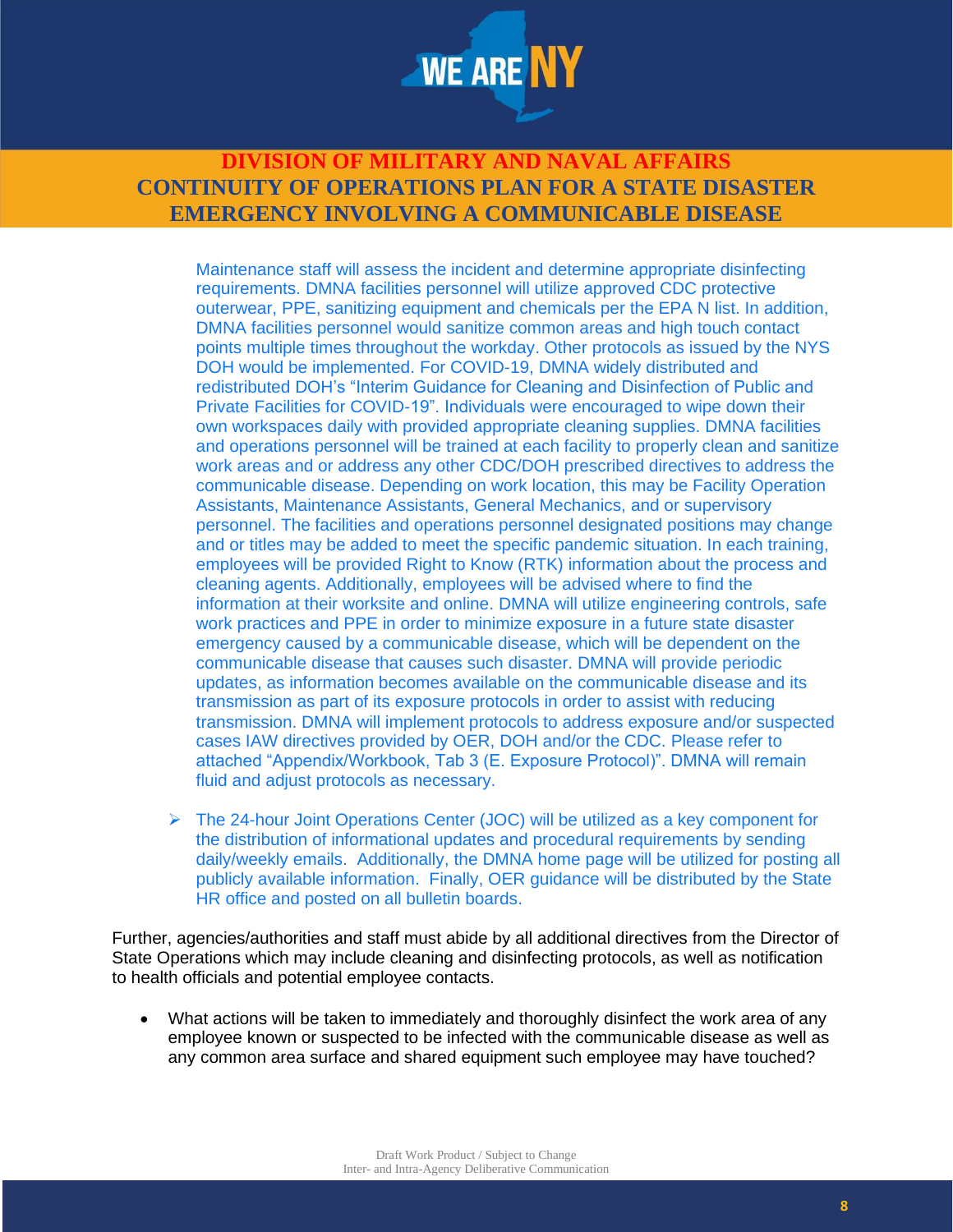

- How will work areas be isolated when there is an exposure until such area can be cleaned?
- What specific actions are necessary to adjust to the needs of field employees?
- What is your policy on available leave in the event of the need of an employee to receive testing, treatment, isolation, or quarantine?
	- $\circ$  The amount and types of leave available to an employee will be dependent on the particular disaster emergency that has been declared and any provisions of law that provide for leave under such circumstances. Policy on available leaves will be established by the Department of Civil Service and/or OER who shall provide guidance to the agencies/authorities on how to instruct employees about available leaves.
	- $\triangleright$  As noted above, workforce protection is the first priority. Each location's facilities staff will be trained, ready and contacted immediately to address any areas where possible contamination occurred. Staff properly trained in cleaning, sanitizing and disposal will clean all areas using proper PPE.
	- $\triangleright$  Each work area will be provided PPE, cleaning and sanitizing resources to clean individual work areas throughout the day for added sanitization security.
	- $\triangleright$  Other protocols as issued by NYS leadership and/or the federal government, would be implemented as directed.
	- $\triangleright$  DMNA protocols will include regular updates to all employees and ensure visitor data is current to minimize exposure to the communicable disease and help diminish transmission within the worksite and community.
	- $\triangleright$  State HR will distribute all quidance on changes to Attendance and Leave Rules associated with the communicable disease disaster to possibly include, quarantine leave, leave for vaccination and extended deadlines for use of leave accruals.
	- ➢ DMNA will remain fluid and adjust protocols as necessary.

#### **F. Protocol for Documenting Work Hours/Locations**

How will your agency or authority document hours and work locations, including off-site visits, for essential employees? Your protocol shall be designed only to aid in tracking of the disease and to identify the population of exposed employees in order to facilitate the provision of any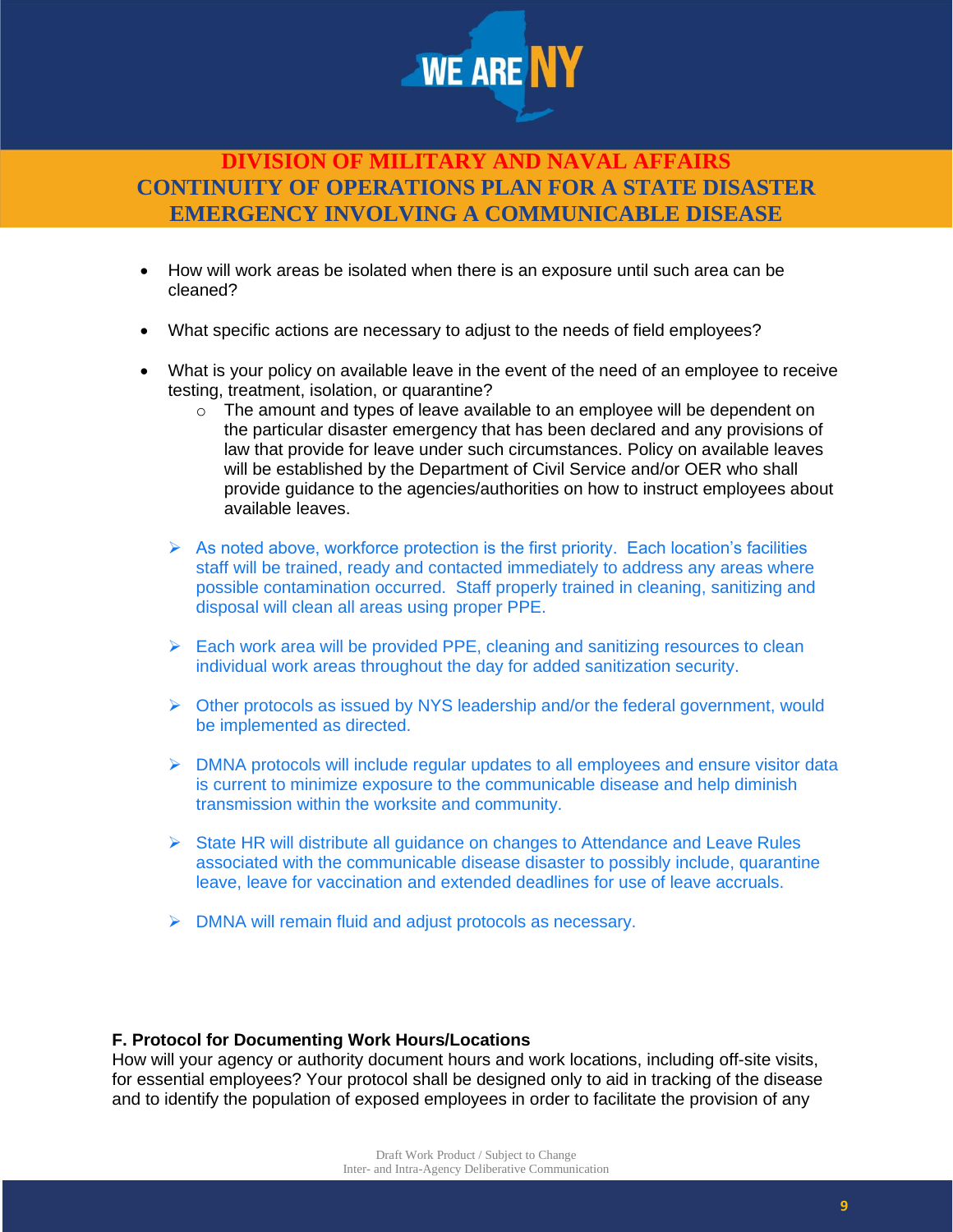

benefits which may be available to certain employees on that basis. You should also consider the following questions in describing your protocol:

- How will these records be maintained?
- Who is responsible for maintaining these records?
- Who will be in charge of accessing these records for the purposes of disease tracking and identifying potential exposures?
- If these records are in paper form, what are your protocols for preserving these records?
- If these records are in paper form, what are your protocols for preserving these records?

➢ DMNA will implement protocols IAW directives provided by OER, DOH and/or the CDC for employees reporting to work locations. In addition, all supervisors will be required to provide human resources work schedules, to include rotational telework schedules, of employees reporting to worksites. The schedules must be updated when changes occur. Confirmation of changes or no changes must be submitted regularly, at least every two (2) weeks. Further, supervisors will ensure current procedures are being followed requiring state employees to sign-in and out every day they report to a work site. If an employee is in a travel status/reporting other than usual work site, they must notify their supervisor and sign-in/out as a visitor upon arrival at the location visited. Health screening protocols must be followed at each worksite to include when in a travel status.

The primary point of contact for questions and concerns for contact tracing is the State Human Resources Office (MNHS). All incidents of positive/infected individuals as well as employees in close contact with individuals must be reported to MNHS. The data will be tracked electronically to the extent practicable. As with COVID, the intent would be to maintain a secure online data system of all state and federal personnel infected or close contact to ease contact tracing and other tracking requirements/needs. Information provided by employees as well as available health screening data and sign-in sheets will be utilized to conduct contact tracing. The data will minimally include name, phone number, status (infected or close contact), quarantine or isolation location, symptomatic or asymptomatic, date placed in quarantine/isolation and date cleared from quarantine/isolation. Other data to be collected will be based on the specific pandemic. The database as well as any other electronic or handwritten records will be maintained IAW state archive guidelines. Medical records provided by employees will be placed in an employee's separate medical file and maintained IAW state archive guidelines.

#### **G. Protocol for Identifying Emergency Housing for Essential Employees**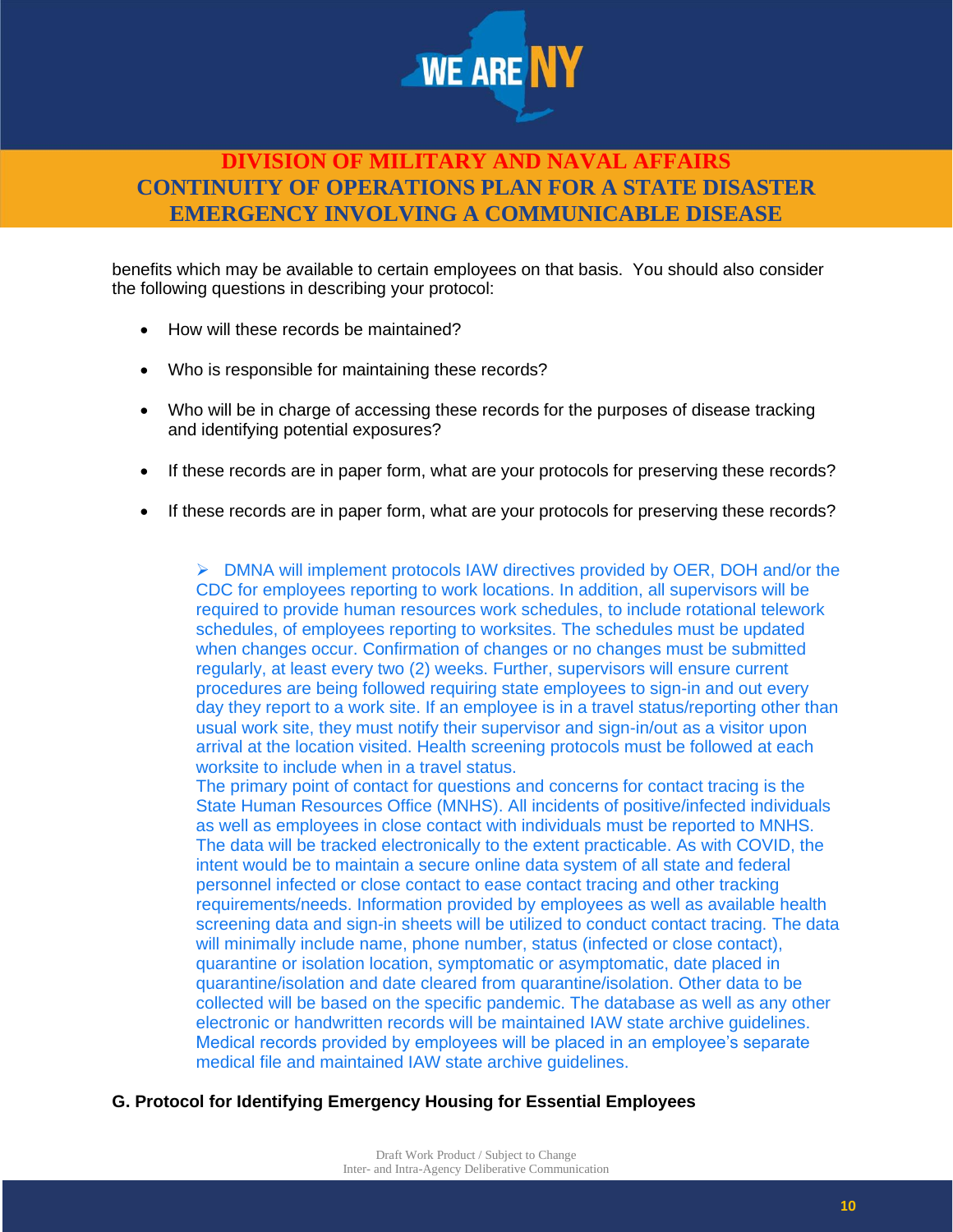

How will you work with local officials or other state agencies to identify sites for emergency housing for essential employees in order to further contain the spread of the communicable disease that is the subject of the declared emergency, to the extent applicable to the needs of the workplace?

To the extent needed, DMNA's Director of State Human Resources (MNHS) will be the point of contact for the identification of emergency housing for essential employees. The Director of MNHS, will be responsible for contacting county and local elected officials, owners/operators of local hotels and similar establishments, and local college and university officials (both public and private) to develop information about the local availability of emergency housing for essential employees. Emergency housing opportunities, once developed, will be communicated to employees who may be in need of such housing.

> $\triangleright$  In accordance with state finance rules, as well as any directives issued by OER, DOH, State Operations or other executive leadership, DMNA human resources will work with local areas to identify emergency housing options (for example, NYC Isolation Program). Human resources will contact local supervisors, DOH or other available resources to help identify regional options. Where necessary, and if NYS travel or emergency procedures allow, the agency will help secure or authorize hotel accommodations for impacted personnel. DMNA will update this plan as well as available employee resources (DMNA website and bulletin boards) when resources specific to the pandemic are identified.

#### **H. Other Requirements Determined by the NYS DOH**

DOH may determine other requirements and guidelines based on the specific communicable disease, severity and longevity. Agencies/authorities must have internally identified key points of contact including but not limited to site safety monitors, individuals responsible for monitoring compliance with this plan and central points of contact who will coordinate efforts to notify appropriate health authorities of positive cases and assist with required contact tracing. For example, DOH guidelines for COVID-19 included the following steps, which may also be applicable during future emergencies related to a communicable diseases and should be considered in planning efforts:

- Ensure applicable social distancing is maintained among employees at all times, unless safety of the core activity requires a shorter distance (e.g., moving and lifting equipment). Any time an employee must come within a distance less than applicable of another person, the employee and person should wear acceptable face coverings.
- When distancing is not feasible between workstations or areas, provide and require the use of face coverings or erect physical barriers, such as plastic shielding walls, in lieu of face coverings in areas where they would not affect air flow, heating, cooling, or ventilation.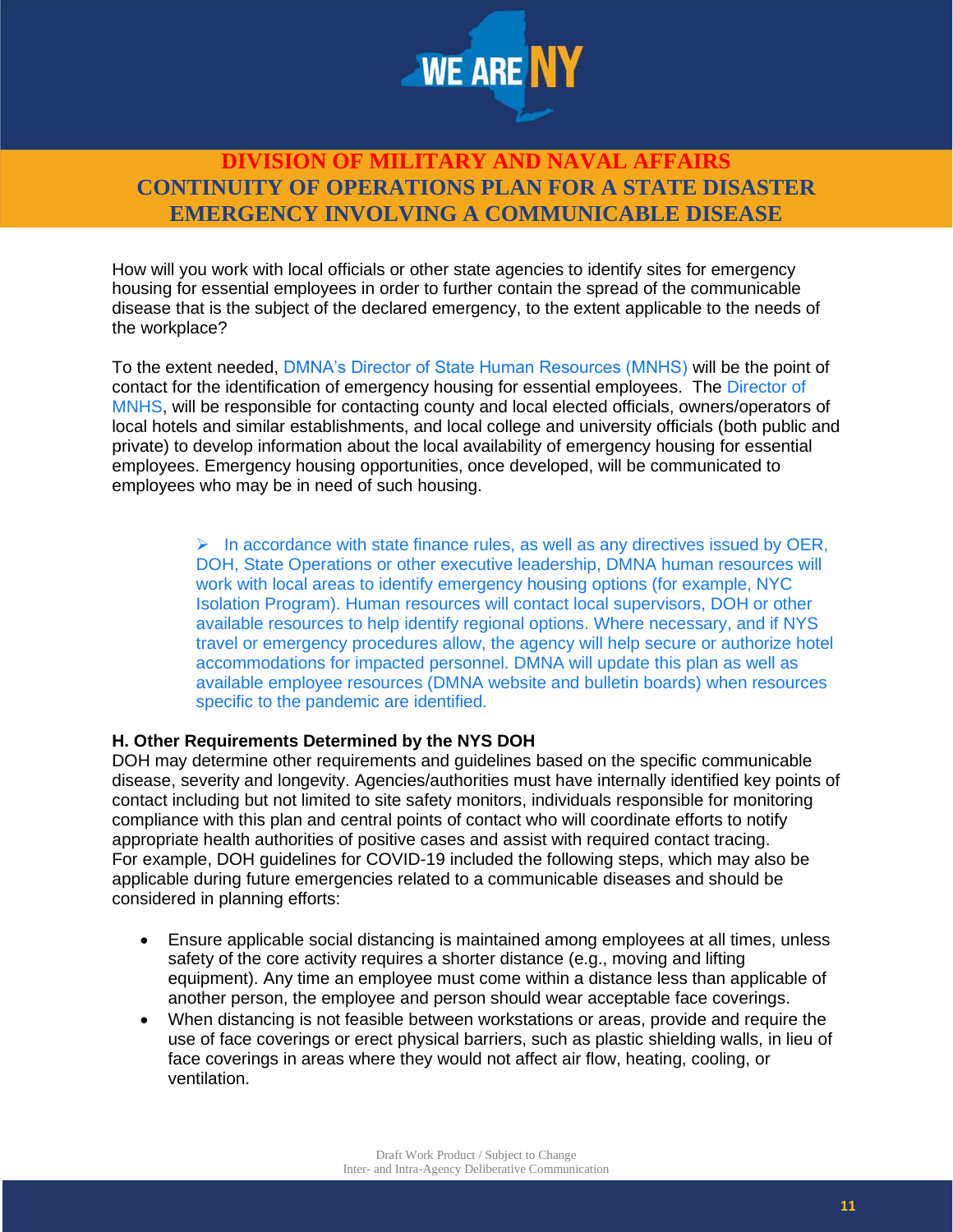

- Tightly confined spaces should be occupied by only one individual at a time, unless all occupants are wearing face coverings. If occupied by more than one person, occupancy will be kept under 50% of maximum capacity.
- Social distancing markers should be posted around the workplace using tape or signs that indicate appropriate spacing in commonly used areas and any areas in which lines are commonly formed or people may congregate (e.g., clock in/out stations, health screening stations, break rooms, water coolers, etc.). Further, bi-directional foot traffic should be reduced by using tape or signs with arrows in narrow aisles, hallways or spaces.
- Post signs, consistent with the DOH signage requirements, to remind employees about social distancing, hand hygiene, PPE, and cleaning guidelines.
- Limit employee travel for work to only essential travel.
- Hygiene and sanitation requirements from the Centers for Disease Control and Prevention (CDC) and DOH must be followed, and cleaning logs that that include the date, time, and scope of cleaning must be maintained.
- Hand hygiene stations, including handwashing with soap, water, and disposable paper towels, as well as NYS Clean hand sanitizer or a hand sanitizer containing 60% or more alcohol for areas where handwashing facilities may not be available or practical, must be provided and maintained for personnel.
- Appropriate cleaning/disinfection supplies for shared and frequently touched surfaces must be provided, and employees must use these supplies before and after use of these surfaces, followed by hand hygiene.
- Regular cleaning and disinfection of the office location must be undertaken. More frequent cleaning and disinfection must be undertaken for high risk areas used by many individuals and for frequently touched surfaces, at least after each shift, daily, or more frequently as needed, and align with DOH's guidance.
- Exposed areas must be cleaned and disinfected in the event of an employee testing positive for the communicable disease. Such cleaning should include, at a minimum, all heavy transit areas and high-touch surfaces (e.g., vending machines, handrails, bathrooms, doorknobs, etc.).
- CDC guidelines on "Cleaning and Disinfecting Your Facility" should be complied with if someone in your facility is suspected or confirmed to have the communicable disease.

➢DMNA MNHS will utilize OER and other resources available to ensure it maintains current contact information and resources available from the NYS DOH and, if applicable, CDC.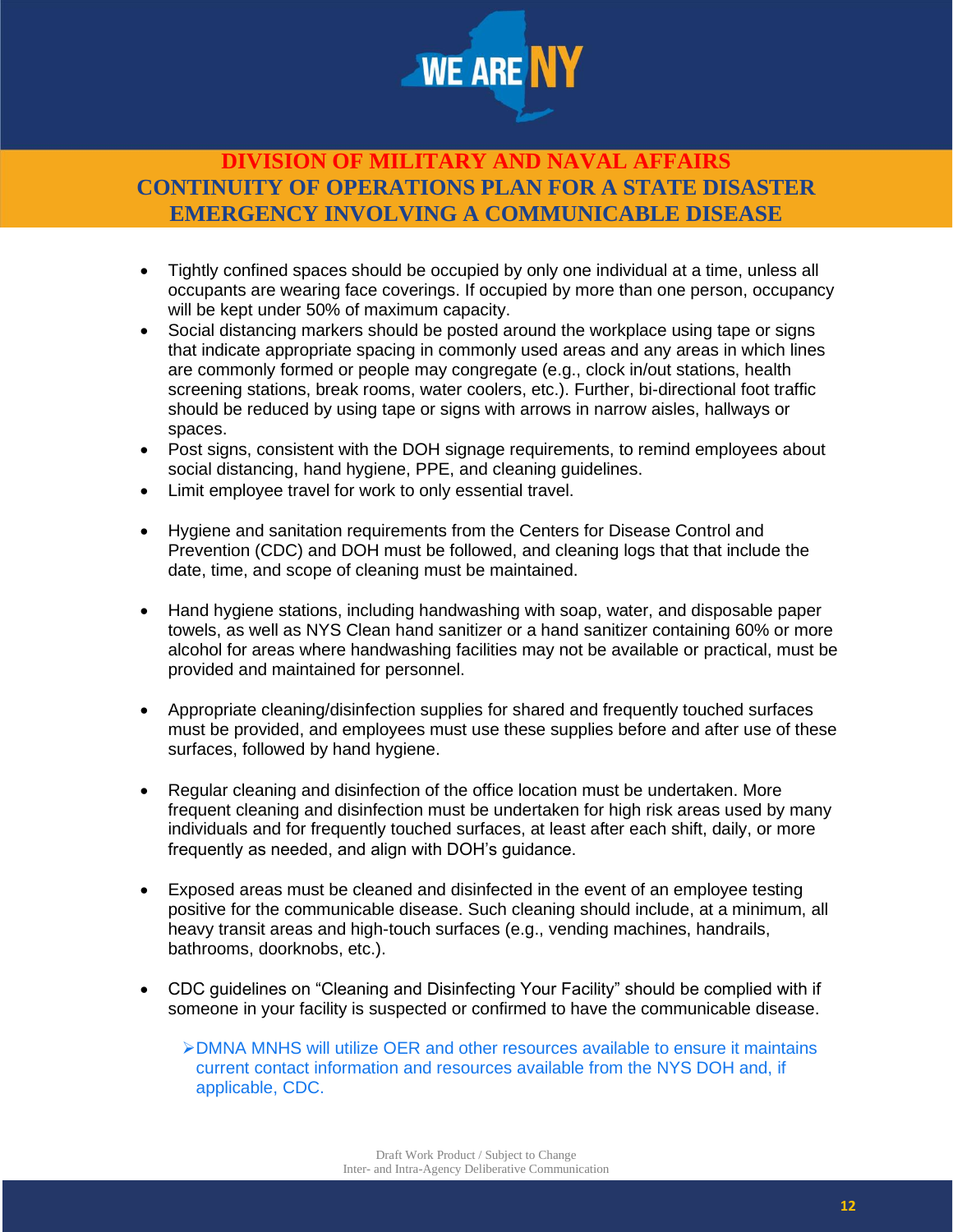

- ➢DMNA MNHS will update online resources and distribute informational flyers for bulletin boards of any known guidance for maintaining personal, workplace and community safety.
- ➢Each facility manager will ensure posting of all guidance issued from MNHS to include personal care guidance, pathogen awareness, and, if applicable, testing, vaccination, behavioral and financial support resources.
- ➢DMNA MNHS will work to ensure information is provided to employees and is available for questions and concerns.
- ➢DMNA will also comply with all executive orders and emergency regulations related to the state disaster emergency.
- ➢DMNA is available to discuss the emergency disaster plans in labor-management meetings.
- ➢DMNA facilities staff will ensure all proper signage, directional and distancing information is posted in each location in a clear, concise and widely posted manner. Signage will meet all NYS and CDC requirements.
- ➢Throughout any emergency disaster, DMNA will continue to comply with provisions of any applicable collective bargaining agreement and any applicable federal or state laws, rules and regulations.

#### **I. Return to Normal Operations**

During plan development and updates, agencies and authorities should determine how to transition from the procedures and protocols listed in Sections A-F above to non-emergency operations. The timing and degree of return to normal operations is dependent upon the type and severity of an outbreak and will be directed by guidance from but not limited to DOH, State Operations, and OER.

Who from your operation will be tasked with assembling a Return to Normal Operations plan reflecting timing and guidance provided?

How do you plan on communicating the plan to employees?

What position(s) will be responsible for ensuring any physical preparations that may be needed, such as deep cleaning or installation of barriers, are accomplished?

 $\triangleright$  As noted in Section A, the DMNA is a military organization called upon to support domestic operations. DMNA's mission often requires significant operational support (24/7/365). As such, most DMNA state employees are designated essential personnel. Based on the Agency's mission and workforce make-up, a return to "normal" operations is very dependent on the emergency. If an outbreak is large scale, such as COVID, DMNA will have emergency operations paralleling normal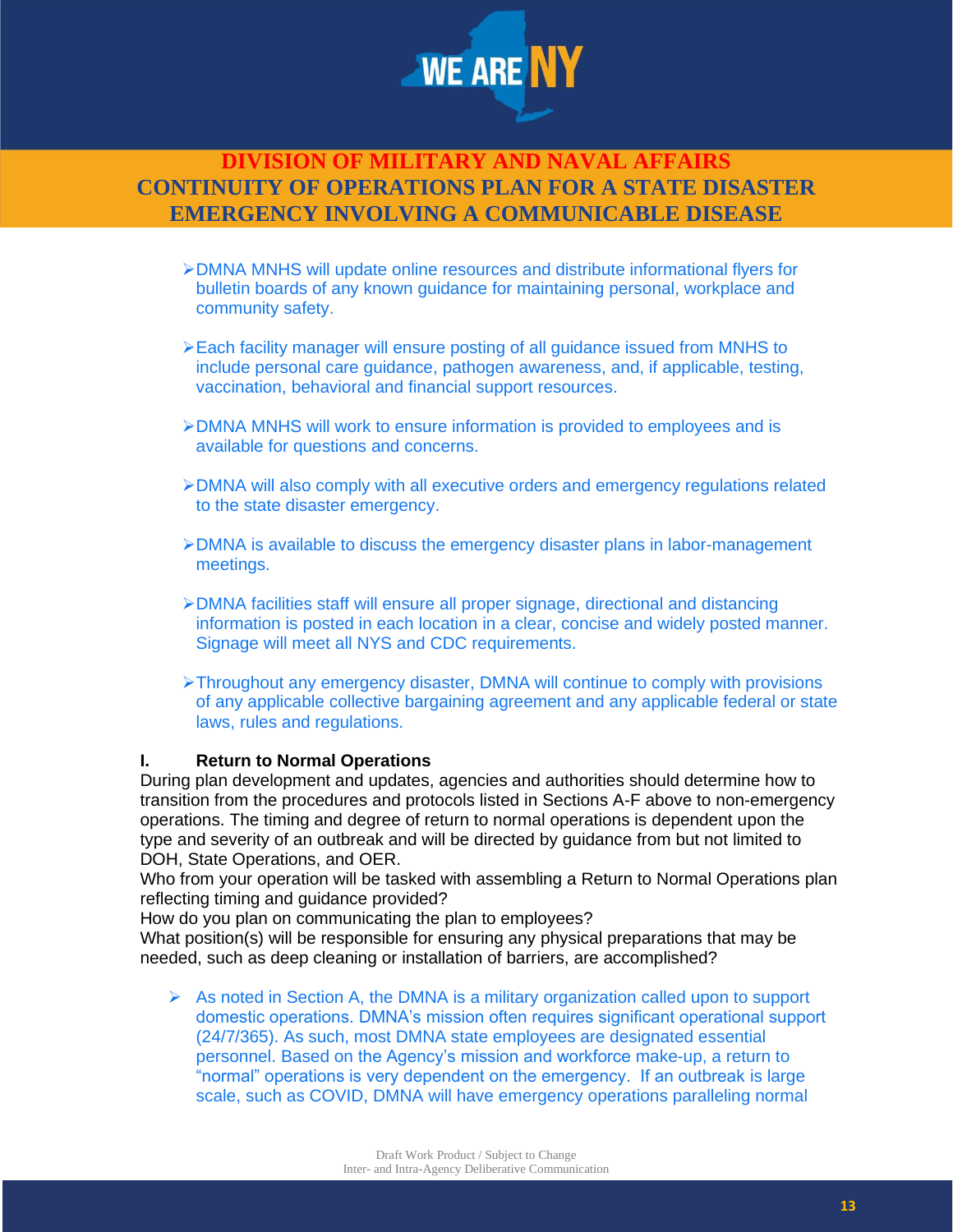

operations for a long period of time. While much of the workforce is considered essential and likely would already be reporting full-time, agency leadership would task Directorate/Unit leaders with providing necessary guidance and standard operating procedures (SOP) to employees to ensure proper support continued to the emergency operations as well resuming daily operations.

- $\triangleright$  Monthly leadership meetings are held with The Adjutant General. This provides executive leadership the ability to provide guidance and receive feedback as a touch point that information is being properly conveyed and changes are being implemented in accordance with all current standards
- $\triangleright$  Communication to the workforce would be a combined effort between agency leadership, State HR and field/unit supervisors. Communication would include email blasts, staff/unit meetings and use of the agency website and facility bulletin boards. For example, in the instance of COVID, DMNA facilities continue to follow NYS and DoD protocols for wearing masks. As NYS lifted mask requirements, DoD mask requirements followed the CDC guidelines. Daily emails were sent from the JOC providing community transmission levels. Additionally, agency leadership and State HR communicated at the Command, Directorate and supervisory levels to ensure proper mask protocols were being implemented in each county as transmission levels changed.
- $\triangleright$  The COVID pandemic provided the opportunity to introduce telework as a viable option to meet operational goals. DMNA has implemented a telework pilot program which provides more stability for supervisors and employees as they manage the transition into normal operations. This further affords the agency to be more prepared to respond quickly to building density requirements in the event there is an outbreak.
- ➢ PPE remains readily available for an employees and visitors.
- $\triangleright$  Visitors to buildings/facilities are required to sign-in before entry to ensure an ability to contact them should there be a need due to an outbreak. Further, they are briefed on current procedures being followed by the building such as mask, sanitizing or social distancing requirements.
- $\triangleright$  The Operations and Maintenance teams are responsible for any office or structural changes necessary to meet physical preparations within facilities. Any equipment obtained as a result of COVID, such as barriers and higher cubicle walls, would be added or removed and maintained in proper storage for future utilization. As previously noted, all operations and maintenance staff were, and will continue to be, properly trained in PPE, cleaning, sanitizing and proper disposal procedures.